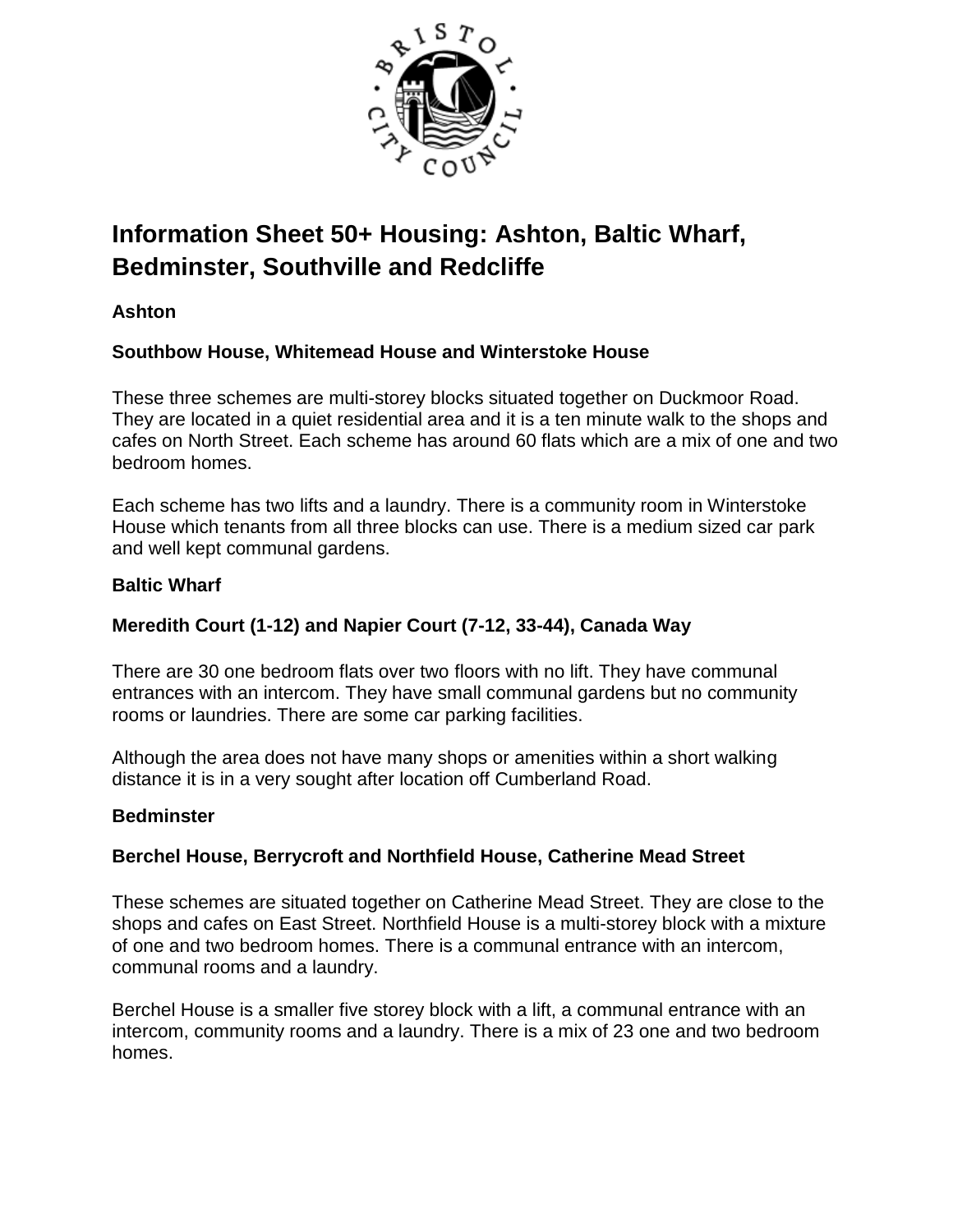Berrycroft only has two floors but there is no lift. There is no communal entrance or community room but it does have a laundry. There are 10 one bedroom flats. There is limited parking here.

#### **Gaywood House, North Street**

This multi storey block is a mixture of one and two bedroom homes. There are two lifts, a communal entrance with an intercom, community room, laundry and small communal gardens. There is medium sized car park.

It is situated on North Street which has a good selection of shops and cafes. There is a clinic in the grounds Gaywood House.

## **Gladstone Street (1-23 odd numbers only)**

There are 12 one bedroom homes over two floors with no lift. It is very close to Gaywood House. There is a communal entrance and a communal garden. There is fencing around the homes for security. It is a short walk to the amenities on North Street.

#### **Hollidge Gardens (1-28)**

There are 28 one bedroom flats here. Most of the blocks have two floors but one block has three floors, there are no lifts. There is a small community room, communal laundry and some communal gardens. There is fencing around the homes for security with a locked gate and an intercom. There are two car parks here. The homes are close to the facilities on East Street.

#### **The Nursery (43-71 odd and 46-58 evens)**

There are 19 one bedroom flats over two floors with no lift. There is a community room, laundry and communal gardens. There is a small car park. This is a quiet residential street. It is a short work to the amenities on North Street.

#### **Redcliffe**

#### **Broughton House, Somerset Street**

This multi storey block is a mix of one and two bedroom homes, it also has one bedsit and one three bedroom flat. There is a communal entrance with an intercom, a library, a laundry and a small car park. It is in a busy location with good access to Temple Meads and the centre of Bristol.

Next to Broughton House is Yeamans House, another multi-storey block, which is reserved for people who are 40+.